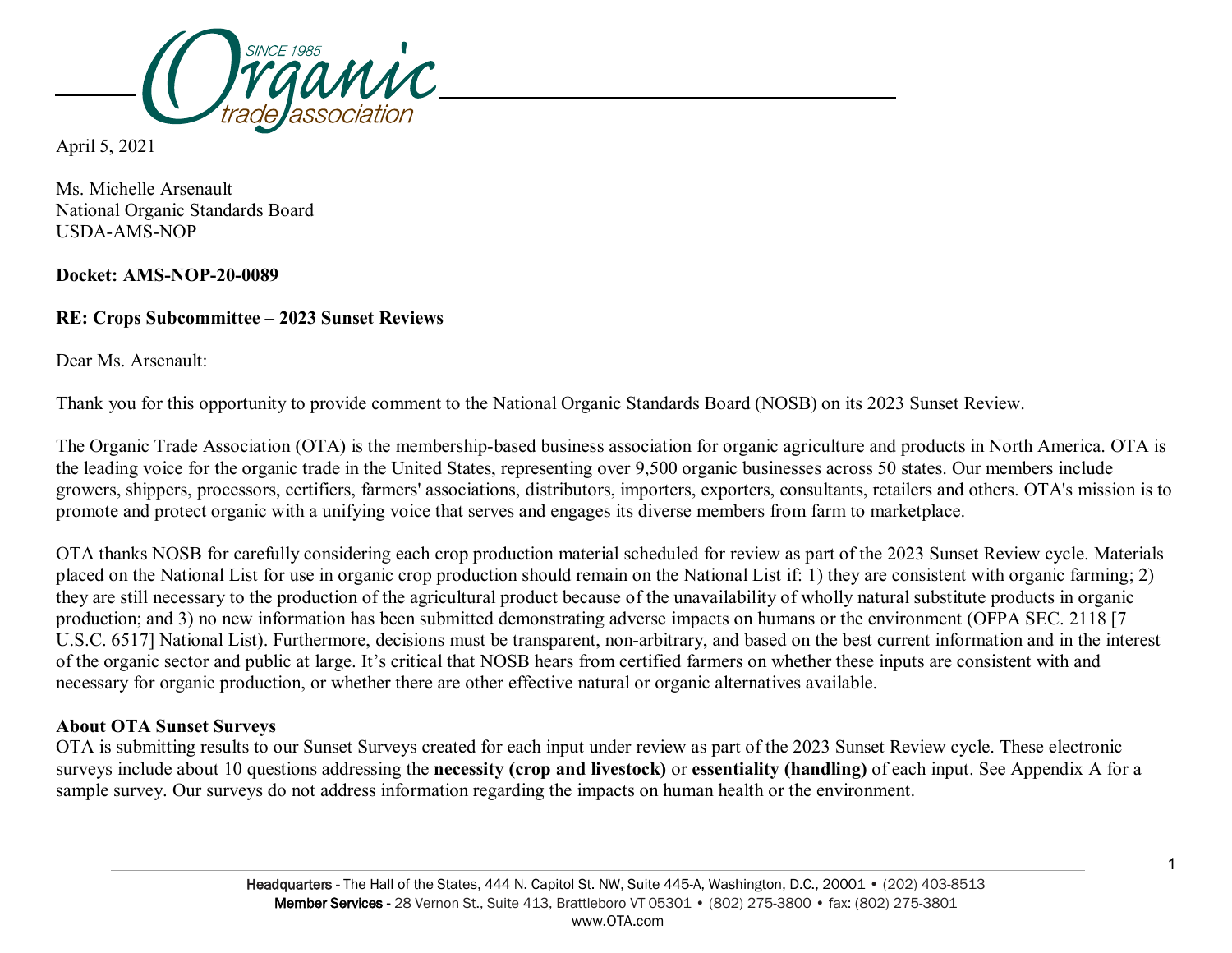

The surveys are open to any NOP certified organic operation. The names of the companies submitting the information are confidential (not disclosed to OTA). To ensure wide distribution of the surveys beyond OTA membership, OTA worked with Accredited Certifying Agencies (ACAs) to distribute the survey to all of their clients as well as to targeted clients they know are using the inputs under review. OTA also worked through its Farmers Advisory Council (ota.com/FAC) to help assist in distribution to NOP certified farmers.

### **Results of OTA Sunset Surveys**

OTA has received **19** responses on our 2023 Crops Sunset Surveys. Below is a summary of the feedback received via OTA's Sunset Surveys to date.

|  |  |  | §205.601 – Synthetic substances allowed for use in organic crop production. |
|--|--|--|-----------------------------------------------------------------------------|
|  |  |  |                                                                             |

| <b>Substance</b>       | <b>Summary of Responses</b>                                                                                                                      | Average rating of                                                  |
|------------------------|--------------------------------------------------------------------------------------------------------------------------------------------------|--------------------------------------------------------------------|
|                        |                                                                                                                                                  | <b>Necessity</b>                                                   |
|                        |                                                                                                                                                  | (from 1 to 5, with 1 being<br>"unnecessary" and 5 being "critical" |
|                        |                                                                                                                                                  | /would leave organic without it")                                  |
| Copper sulfate for     | <b>8</b> Responses received from certified organic operations that produce a variety of aquatic rice including long grain, short grain,          |                                                                    |
|                        | aquatic rice production medium grain, colored rice, aromatic rice, and other specialty/premium varieties; white, brown, basmati, jasmine, etc.   |                                                                    |
| as an algicide and     |                                                                                                                                                  | (critical, would leave                                             |
|                        | tadpole shrimp control. Copper sulfate is necessary for aquatic rice production because:                                                         | organic without it)                                                |
| One application per    | Copper Sulfate control algae blooms which stunt young rice plants reducing yield. Copper Sulfate controls tadpool                                |                                                                    |
| field during any 24-   | shrimp which dislodge, eat and strip up muddy water blocking sunlight to seedling rice reducing yields.                                          |                                                                    |
| month period.          | Algae control because higher organic soils that crate problems in organic rice production<br>$\overline{\phantom{a}}$                            |                                                                    |
| Application rates are  | Copper sulfate, as a bordeaux mix component, is one of a very limited selection of tools available to organic rice<br>$\overline{\phantom{a}}$   |                                                                    |
| limited to those which | growers in California to combat several serious threats to plant health and overall production in California organic rice                        |                                                                    |
| do not increase        | production systems.                                                                                                                              |                                                                    |
| baseline soil test     | Copper sulfate provides protection from three problems: disease, tadpole shrimp, and algae. These three problems are                             |                                                                    |
| values for copper over | common, but they don't always need to be treated with copper sulfate -- timing is everything. An organic rice farmer                             |                                                                    |
| a time frame agreed    | needs to watch newly seeded fields very carefully. If the newly seeded rice field can get established quickly -- these                           |                                                                    |
| upon by the producer   | three problems can emerge, but not need copper sulfate. If the newly seeded rice struggles and is slow to grow, the                              |                                                                    |
| and accredited         | field will likely need the protection provided by copper sulfate.                                                                                |                                                                    |
| certifying agent.      | Helps with scum control on organic rice. Scum usually comes at a critical time during deep water grass control<br>$\overline{\phantom{a}}$       |                                                                    |
| $§205.601(a)(3)$ &     | Without this product there could be substantial losses in yields and death to rice in certain areas of our fields. We                            |                                                                    |
| (e)(4)                 | apply typically once a year during deep water grass control at 10-15lbs to the acre. Some fields we might not get an                             |                                                                    |
|                        | application but in organic rice it is a critical and tool in our toolbox.                                                                        |                                                                    |
|                        | Necessary to control tadpole shrimp. Necessary to control scum<br>$\overline{\phantom{a}}$                                                       |                                                                    |
|                        | It is the only material that controls tadpole shrimp during rice seedling.<br>$\overline{\phantom{a}}$                                           |                                                                    |
|                        | Primarily as an aligicide and shrimp population control. They lay eggs on the stems of rice stems and the larva bore<br>$\overline{\phantom{a}}$ |                                                                    |
|                        | cause plant damage. Prohibiting copper sulfate would virtually eliminate the ability to dry seed fields.                                         |                                                                    |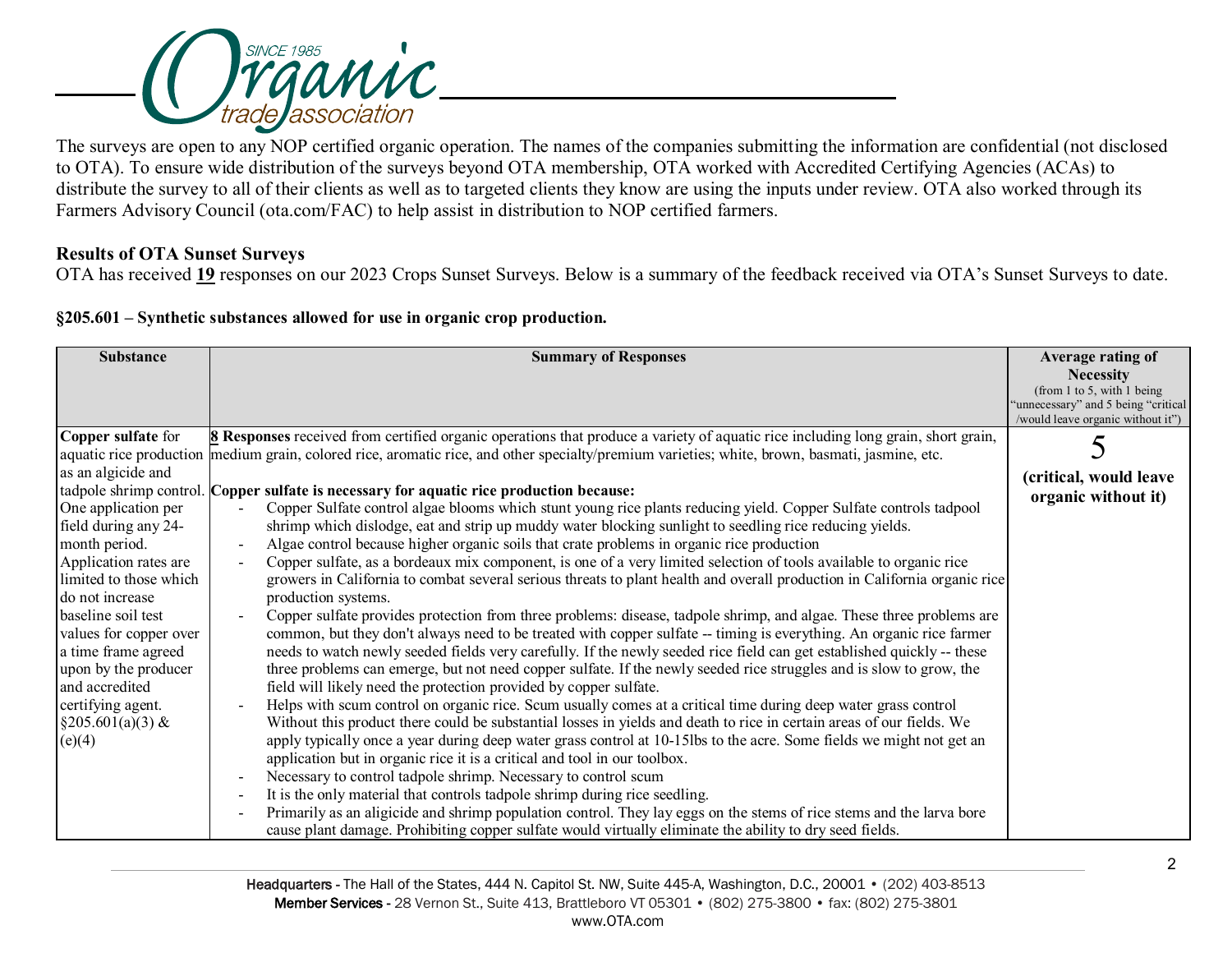

| Copper sulfate,<br><b>Frequency and application rates:</b><br>continued<br>Once at 15lbs./ac.<br>2 times a season on half of fields.<br>I generally apply bordeaux mix slightly less than one time per year, per planted field on average. Average application<br>rate when I do apply the material is 10 lbs/acre.<br>Application Rate: 10 pounds to 15 pounds per acre. Frequency: It is hard to predict how often copper sulfate is needed.<br>$\overline{\phantom{a}}$<br>The NOSB allows once in a 24 month period. The prescriptive nature of the annotation is a problem. Organic rice<br>farmers rotate their fields -- some more than others. Copper sulfate is not needed during the seasons when aquatic rice<br>is not in rotation. It may be possible for half of my aquatic rice fields to not need copper sulfate in a given year, but I<br>can't predict which ones will need it and which ones won't. On average I may only use copper sulfate on half my<br>fields, but the rule doesn't provide flexibility.<br>We apply typically once a year during deep water grass control at 10-15lbs to the acre. Some fields we might not get<br>an application but in organic rice it is a critical and tool in our toolbox.<br>$1-2x$ per season, per field, at 15 lbs ac.<br>It would be nice to use it at any frequency that it is needed. 10 to 15 lbs/ac<br>Alternative are not sufficient because:<br>Other substances don't have efficacy on all three problems [disease, tadpole shrimp, and algae]. Copper Sulfate<br>provides overlap for all three -- which provides good value and makes sense.<br>Organically we rely on copper sulfate. Conventionally, I have tried many other pesticides to control shrimp and scum.<br>$\overline{\phantom{a}}$<br>Most are not nearly as effective as copper sulfate. Most are more expensive than copper sulfate.<br>Depends heavily on the soil type and production system.<br>Transplanting requires a low paid work force to work in water in the heat.<br>Drill seeding promotes weeds which is unworkable in an organic system.<br>Draining fields or dry seeding and flushing will control/prevent scum, and shrimp, but in an organic system your fields<br>$\overline{\phantom{a}}$<br>would be taken over by weeds. Deep water is our only effective means on controlling watergrass organically.<br>You would have to handplant rice like they do in Indonesia<br>What are the roadblocks to transitioning to a dry-seeding or transplanting of rice seedlings in U.S. rice production?<br>Reduced yields to unsustainable levels. Extreme cost over existing methods. Rice being an aquatic tropical plant needs<br>constant flooded conditions to stabilize temperatures in the shorter growing season of Calif. Rice grown in flooded<br>conditions gives it a growing advantage over its weed competition.<br>We have no control of rice weeds with dry planting systems. The use of deep water helps sustain some weeds.<br>The feasibility of drill-seeded and/or dry-seeded organic rice production in most rice-producing regions of California<br>depends most heavily on soil type. There are some regions in California with light soil, capable of wicking moisture<br>where organic rice growers can be successful in drill-seeding. Although drill-seeded organic rice does have associated<br>risks, I would argue that many rice growers wish they could use drill-seeding methods as a part of their organic rice<br>production system. There are many benefits to drill-seeding organic rice when the soil type is right and conditions are<br>favorable. However, the fact is most rice fields in California $(80+%)$ are on heavy clay ground that is not at all suitable<br>for drill-seeding organic rice. In fact, my family has invested a great deal of time (decades), effort, and money into | $\overline{\phantom{0}}$ |  |
|-------------------------------------------------------------------------------------------------------------------------------------------------------------------------------------------------------------------------------------------------------------------------------------------------------------------------------------------------------------------------------------------------------------------------------------------------------------------------------------------------------------------------------------------------------------------------------------------------------------------------------------------------------------------------------------------------------------------------------------------------------------------------------------------------------------------------------------------------------------------------------------------------------------------------------------------------------------------------------------------------------------------------------------------------------------------------------------------------------------------------------------------------------------------------------------------------------------------------------------------------------------------------------------------------------------------------------------------------------------------------------------------------------------------------------------------------------------------------------------------------------------------------------------------------------------------------------------------------------------------------------------------------------------------------------------------------------------------------------------------------------------------------------------------------------------------------------------------------------------------------------------------------------------------------------------------------------------------------------------------------------------------------------------------------------------------------------------------------------------------------------------------------------------------------------------------------------------------------------------------------------------------------------------------------------------------------------------------------------------------------------------------------------------------------------------------------------------------------------------------------------------------------------------------------------------------------------------------------------------------------------------------------------------------------------------------------------------------------------------------------------------------------------------------------------------------------------------------------------------------------------------------------------------------------------------------------------------------------------------------------------------------------------------------------------------------------------------------------------------------------------------------------------------------------------------------------------------------------------------------------------------------------------------------------------------------------------------------------------------------------------------------------------------------------------------------------------------------------------------------------------------------------------------------------------------------------------------------------------------------------------------------------------------------------------------------------------------------------------------------------------------------------------------------------------------------------------------------------------------------------------------------------|--------------------------|--|
|                                                                                                                                                                                                                                                                                                                                                                                                                                                                                                                                                                                                                                                                                                                                                                                                                                                                                                                                                                                                                                                                                                                                                                                                                                                                                                                                                                                                                                                                                                                                                                                                                                                                                                                                                                                                                                                                                                                                                                                                                                                                                                                                                                                                                                                                                                                                                                                                                                                                                                                                                                                                                                                                                                                                                                                                                                                                                                                                                                                                                                                                                                                                                                                                                                                                                                                                                                                                                                                                                                                                                                                                                                                                                                                                                                                                                                                                                                 |                          |  |
|                                                                                                                                                                                                                                                                                                                                                                                                                                                                                                                                                                                                                                                                                                                                                                                                                                                                                                                                                                                                                                                                                                                                                                                                                                                                                                                                                                                                                                                                                                                                                                                                                                                                                                                                                                                                                                                                                                                                                                                                                                                                                                                                                                                                                                                                                                                                                                                                                                                                                                                                                                                                                                                                                                                                                                                                                                                                                                                                                                                                                                                                                                                                                                                                                                                                                                                                                                                                                                                                                                                                                                                                                                                                                                                                                                                                                                                                                                 |                          |  |
|                                                                                                                                                                                                                                                                                                                                                                                                                                                                                                                                                                                                                                                                                                                                                                                                                                                                                                                                                                                                                                                                                                                                                                                                                                                                                                                                                                                                                                                                                                                                                                                                                                                                                                                                                                                                                                                                                                                                                                                                                                                                                                                                                                                                                                                                                                                                                                                                                                                                                                                                                                                                                                                                                                                                                                                                                                                                                                                                                                                                                                                                                                                                                                                                                                                                                                                                                                                                                                                                                                                                                                                                                                                                                                                                                                                                                                                                                                 |                          |  |
|                                                                                                                                                                                                                                                                                                                                                                                                                                                                                                                                                                                                                                                                                                                                                                                                                                                                                                                                                                                                                                                                                                                                                                                                                                                                                                                                                                                                                                                                                                                                                                                                                                                                                                                                                                                                                                                                                                                                                                                                                                                                                                                                                                                                                                                                                                                                                                                                                                                                                                                                                                                                                                                                                                                                                                                                                                                                                                                                                                                                                                                                                                                                                                                                                                                                                                                                                                                                                                                                                                                                                                                                                                                                                                                                                                                                                                                                                                 |                          |  |
|                                                                                                                                                                                                                                                                                                                                                                                                                                                                                                                                                                                                                                                                                                                                                                                                                                                                                                                                                                                                                                                                                                                                                                                                                                                                                                                                                                                                                                                                                                                                                                                                                                                                                                                                                                                                                                                                                                                                                                                                                                                                                                                                                                                                                                                                                                                                                                                                                                                                                                                                                                                                                                                                                                                                                                                                                                                                                                                                                                                                                                                                                                                                                                                                                                                                                                                                                                                                                                                                                                                                                                                                                                                                                                                                                                                                                                                                                                 |                          |  |
|                                                                                                                                                                                                                                                                                                                                                                                                                                                                                                                                                                                                                                                                                                                                                                                                                                                                                                                                                                                                                                                                                                                                                                                                                                                                                                                                                                                                                                                                                                                                                                                                                                                                                                                                                                                                                                                                                                                                                                                                                                                                                                                                                                                                                                                                                                                                                                                                                                                                                                                                                                                                                                                                                                                                                                                                                                                                                                                                                                                                                                                                                                                                                                                                                                                                                                                                                                                                                                                                                                                                                                                                                                                                                                                                                                                                                                                                                                 |                          |  |
|                                                                                                                                                                                                                                                                                                                                                                                                                                                                                                                                                                                                                                                                                                                                                                                                                                                                                                                                                                                                                                                                                                                                                                                                                                                                                                                                                                                                                                                                                                                                                                                                                                                                                                                                                                                                                                                                                                                                                                                                                                                                                                                                                                                                                                                                                                                                                                                                                                                                                                                                                                                                                                                                                                                                                                                                                                                                                                                                                                                                                                                                                                                                                                                                                                                                                                                                                                                                                                                                                                                                                                                                                                                                                                                                                                                                                                                                                                 |                          |  |
|                                                                                                                                                                                                                                                                                                                                                                                                                                                                                                                                                                                                                                                                                                                                                                                                                                                                                                                                                                                                                                                                                                                                                                                                                                                                                                                                                                                                                                                                                                                                                                                                                                                                                                                                                                                                                                                                                                                                                                                                                                                                                                                                                                                                                                                                                                                                                                                                                                                                                                                                                                                                                                                                                                                                                                                                                                                                                                                                                                                                                                                                                                                                                                                                                                                                                                                                                                                                                                                                                                                                                                                                                                                                                                                                                                                                                                                                                                 |                          |  |
|                                                                                                                                                                                                                                                                                                                                                                                                                                                                                                                                                                                                                                                                                                                                                                                                                                                                                                                                                                                                                                                                                                                                                                                                                                                                                                                                                                                                                                                                                                                                                                                                                                                                                                                                                                                                                                                                                                                                                                                                                                                                                                                                                                                                                                                                                                                                                                                                                                                                                                                                                                                                                                                                                                                                                                                                                                                                                                                                                                                                                                                                                                                                                                                                                                                                                                                                                                                                                                                                                                                                                                                                                                                                                                                                                                                                                                                                                                 |                          |  |
|                                                                                                                                                                                                                                                                                                                                                                                                                                                                                                                                                                                                                                                                                                                                                                                                                                                                                                                                                                                                                                                                                                                                                                                                                                                                                                                                                                                                                                                                                                                                                                                                                                                                                                                                                                                                                                                                                                                                                                                                                                                                                                                                                                                                                                                                                                                                                                                                                                                                                                                                                                                                                                                                                                                                                                                                                                                                                                                                                                                                                                                                                                                                                                                                                                                                                                                                                                                                                                                                                                                                                                                                                                                                                                                                                                                                                                                                                                 |                          |  |
|                                                                                                                                                                                                                                                                                                                                                                                                                                                                                                                                                                                                                                                                                                                                                                                                                                                                                                                                                                                                                                                                                                                                                                                                                                                                                                                                                                                                                                                                                                                                                                                                                                                                                                                                                                                                                                                                                                                                                                                                                                                                                                                                                                                                                                                                                                                                                                                                                                                                                                                                                                                                                                                                                                                                                                                                                                                                                                                                                                                                                                                                                                                                                                                                                                                                                                                                                                                                                                                                                                                                                                                                                                                                                                                                                                                                                                                                                                 |                          |  |
|                                                                                                                                                                                                                                                                                                                                                                                                                                                                                                                                                                                                                                                                                                                                                                                                                                                                                                                                                                                                                                                                                                                                                                                                                                                                                                                                                                                                                                                                                                                                                                                                                                                                                                                                                                                                                                                                                                                                                                                                                                                                                                                                                                                                                                                                                                                                                                                                                                                                                                                                                                                                                                                                                                                                                                                                                                                                                                                                                                                                                                                                                                                                                                                                                                                                                                                                                                                                                                                                                                                                                                                                                                                                                                                                                                                                                                                                                                 |                          |  |
|                                                                                                                                                                                                                                                                                                                                                                                                                                                                                                                                                                                                                                                                                                                                                                                                                                                                                                                                                                                                                                                                                                                                                                                                                                                                                                                                                                                                                                                                                                                                                                                                                                                                                                                                                                                                                                                                                                                                                                                                                                                                                                                                                                                                                                                                                                                                                                                                                                                                                                                                                                                                                                                                                                                                                                                                                                                                                                                                                                                                                                                                                                                                                                                                                                                                                                                                                                                                                                                                                                                                                                                                                                                                                                                                                                                                                                                                                                 |                          |  |
|                                                                                                                                                                                                                                                                                                                                                                                                                                                                                                                                                                                                                                                                                                                                                                                                                                                                                                                                                                                                                                                                                                                                                                                                                                                                                                                                                                                                                                                                                                                                                                                                                                                                                                                                                                                                                                                                                                                                                                                                                                                                                                                                                                                                                                                                                                                                                                                                                                                                                                                                                                                                                                                                                                                                                                                                                                                                                                                                                                                                                                                                                                                                                                                                                                                                                                                                                                                                                                                                                                                                                                                                                                                                                                                                                                                                                                                                                                 |                          |  |
|                                                                                                                                                                                                                                                                                                                                                                                                                                                                                                                                                                                                                                                                                                                                                                                                                                                                                                                                                                                                                                                                                                                                                                                                                                                                                                                                                                                                                                                                                                                                                                                                                                                                                                                                                                                                                                                                                                                                                                                                                                                                                                                                                                                                                                                                                                                                                                                                                                                                                                                                                                                                                                                                                                                                                                                                                                                                                                                                                                                                                                                                                                                                                                                                                                                                                                                                                                                                                                                                                                                                                                                                                                                                                                                                                                                                                                                                                                 |                          |  |
|                                                                                                                                                                                                                                                                                                                                                                                                                                                                                                                                                                                                                                                                                                                                                                                                                                                                                                                                                                                                                                                                                                                                                                                                                                                                                                                                                                                                                                                                                                                                                                                                                                                                                                                                                                                                                                                                                                                                                                                                                                                                                                                                                                                                                                                                                                                                                                                                                                                                                                                                                                                                                                                                                                                                                                                                                                                                                                                                                                                                                                                                                                                                                                                                                                                                                                                                                                                                                                                                                                                                                                                                                                                                                                                                                                                                                                                                                                 |                          |  |
|                                                                                                                                                                                                                                                                                                                                                                                                                                                                                                                                                                                                                                                                                                                                                                                                                                                                                                                                                                                                                                                                                                                                                                                                                                                                                                                                                                                                                                                                                                                                                                                                                                                                                                                                                                                                                                                                                                                                                                                                                                                                                                                                                                                                                                                                                                                                                                                                                                                                                                                                                                                                                                                                                                                                                                                                                                                                                                                                                                                                                                                                                                                                                                                                                                                                                                                                                                                                                                                                                                                                                                                                                                                                                                                                                                                                                                                                                                 |                          |  |
|                                                                                                                                                                                                                                                                                                                                                                                                                                                                                                                                                                                                                                                                                                                                                                                                                                                                                                                                                                                                                                                                                                                                                                                                                                                                                                                                                                                                                                                                                                                                                                                                                                                                                                                                                                                                                                                                                                                                                                                                                                                                                                                                                                                                                                                                                                                                                                                                                                                                                                                                                                                                                                                                                                                                                                                                                                                                                                                                                                                                                                                                                                                                                                                                                                                                                                                                                                                                                                                                                                                                                                                                                                                                                                                                                                                                                                                                                                 |                          |  |
|                                                                                                                                                                                                                                                                                                                                                                                                                                                                                                                                                                                                                                                                                                                                                                                                                                                                                                                                                                                                                                                                                                                                                                                                                                                                                                                                                                                                                                                                                                                                                                                                                                                                                                                                                                                                                                                                                                                                                                                                                                                                                                                                                                                                                                                                                                                                                                                                                                                                                                                                                                                                                                                                                                                                                                                                                                                                                                                                                                                                                                                                                                                                                                                                                                                                                                                                                                                                                                                                                                                                                                                                                                                                                                                                                                                                                                                                                                 |                          |  |
|                                                                                                                                                                                                                                                                                                                                                                                                                                                                                                                                                                                                                                                                                                                                                                                                                                                                                                                                                                                                                                                                                                                                                                                                                                                                                                                                                                                                                                                                                                                                                                                                                                                                                                                                                                                                                                                                                                                                                                                                                                                                                                                                                                                                                                                                                                                                                                                                                                                                                                                                                                                                                                                                                                                                                                                                                                                                                                                                                                                                                                                                                                                                                                                                                                                                                                                                                                                                                                                                                                                                                                                                                                                                                                                                                                                                                                                                                                 |                          |  |
|                                                                                                                                                                                                                                                                                                                                                                                                                                                                                                                                                                                                                                                                                                                                                                                                                                                                                                                                                                                                                                                                                                                                                                                                                                                                                                                                                                                                                                                                                                                                                                                                                                                                                                                                                                                                                                                                                                                                                                                                                                                                                                                                                                                                                                                                                                                                                                                                                                                                                                                                                                                                                                                                                                                                                                                                                                                                                                                                                                                                                                                                                                                                                                                                                                                                                                                                                                                                                                                                                                                                                                                                                                                                                                                                                                                                                                                                                                 |                          |  |
|                                                                                                                                                                                                                                                                                                                                                                                                                                                                                                                                                                                                                                                                                                                                                                                                                                                                                                                                                                                                                                                                                                                                                                                                                                                                                                                                                                                                                                                                                                                                                                                                                                                                                                                                                                                                                                                                                                                                                                                                                                                                                                                                                                                                                                                                                                                                                                                                                                                                                                                                                                                                                                                                                                                                                                                                                                                                                                                                                                                                                                                                                                                                                                                                                                                                                                                                                                                                                                                                                                                                                                                                                                                                                                                                                                                                                                                                                                 |                          |  |
|                                                                                                                                                                                                                                                                                                                                                                                                                                                                                                                                                                                                                                                                                                                                                                                                                                                                                                                                                                                                                                                                                                                                                                                                                                                                                                                                                                                                                                                                                                                                                                                                                                                                                                                                                                                                                                                                                                                                                                                                                                                                                                                                                                                                                                                                                                                                                                                                                                                                                                                                                                                                                                                                                                                                                                                                                                                                                                                                                                                                                                                                                                                                                                                                                                                                                                                                                                                                                                                                                                                                                                                                                                                                                                                                                                                                                                                                                                 |                          |  |
|                                                                                                                                                                                                                                                                                                                                                                                                                                                                                                                                                                                                                                                                                                                                                                                                                                                                                                                                                                                                                                                                                                                                                                                                                                                                                                                                                                                                                                                                                                                                                                                                                                                                                                                                                                                                                                                                                                                                                                                                                                                                                                                                                                                                                                                                                                                                                                                                                                                                                                                                                                                                                                                                                                                                                                                                                                                                                                                                                                                                                                                                                                                                                                                                                                                                                                                                                                                                                                                                                                                                                                                                                                                                                                                                                                                                                                                                                                 |                          |  |
|                                                                                                                                                                                                                                                                                                                                                                                                                                                                                                                                                                                                                                                                                                                                                                                                                                                                                                                                                                                                                                                                                                                                                                                                                                                                                                                                                                                                                                                                                                                                                                                                                                                                                                                                                                                                                                                                                                                                                                                                                                                                                                                                                                                                                                                                                                                                                                                                                                                                                                                                                                                                                                                                                                                                                                                                                                                                                                                                                                                                                                                                                                                                                                                                                                                                                                                                                                                                                                                                                                                                                                                                                                                                                                                                                                                                                                                                                                 |                          |  |
|                                                                                                                                                                                                                                                                                                                                                                                                                                                                                                                                                                                                                                                                                                                                                                                                                                                                                                                                                                                                                                                                                                                                                                                                                                                                                                                                                                                                                                                                                                                                                                                                                                                                                                                                                                                                                                                                                                                                                                                                                                                                                                                                                                                                                                                                                                                                                                                                                                                                                                                                                                                                                                                                                                                                                                                                                                                                                                                                                                                                                                                                                                                                                                                                                                                                                                                                                                                                                                                                                                                                                                                                                                                                                                                                                                                                                                                                                                 |                          |  |
|                                                                                                                                                                                                                                                                                                                                                                                                                                                                                                                                                                                                                                                                                                                                                                                                                                                                                                                                                                                                                                                                                                                                                                                                                                                                                                                                                                                                                                                                                                                                                                                                                                                                                                                                                                                                                                                                                                                                                                                                                                                                                                                                                                                                                                                                                                                                                                                                                                                                                                                                                                                                                                                                                                                                                                                                                                                                                                                                                                                                                                                                                                                                                                                                                                                                                                                                                                                                                                                                                                                                                                                                                                                                                                                                                                                                                                                                                                 |                          |  |
|                                                                                                                                                                                                                                                                                                                                                                                                                                                                                                                                                                                                                                                                                                                                                                                                                                                                                                                                                                                                                                                                                                                                                                                                                                                                                                                                                                                                                                                                                                                                                                                                                                                                                                                                                                                                                                                                                                                                                                                                                                                                                                                                                                                                                                                                                                                                                                                                                                                                                                                                                                                                                                                                                                                                                                                                                                                                                                                                                                                                                                                                                                                                                                                                                                                                                                                                                                                                                                                                                                                                                                                                                                                                                                                                                                                                                                                                                                 |                          |  |
|                                                                                                                                                                                                                                                                                                                                                                                                                                                                                                                                                                                                                                                                                                                                                                                                                                                                                                                                                                                                                                                                                                                                                                                                                                                                                                                                                                                                                                                                                                                                                                                                                                                                                                                                                                                                                                                                                                                                                                                                                                                                                                                                                                                                                                                                                                                                                                                                                                                                                                                                                                                                                                                                                                                                                                                                                                                                                                                                                                                                                                                                                                                                                                                                                                                                                                                                                                                                                                                                                                                                                                                                                                                                                                                                                                                                                                                                                                 |                          |  |
|                                                                                                                                                                                                                                                                                                                                                                                                                                                                                                                                                                                                                                                                                                                                                                                                                                                                                                                                                                                                                                                                                                                                                                                                                                                                                                                                                                                                                                                                                                                                                                                                                                                                                                                                                                                                                                                                                                                                                                                                                                                                                                                                                                                                                                                                                                                                                                                                                                                                                                                                                                                                                                                                                                                                                                                                                                                                                                                                                                                                                                                                                                                                                                                                                                                                                                                                                                                                                                                                                                                                                                                                                                                                                                                                                                                                                                                                                                 |                          |  |
|                                                                                                                                                                                                                                                                                                                                                                                                                                                                                                                                                                                                                                                                                                                                                                                                                                                                                                                                                                                                                                                                                                                                                                                                                                                                                                                                                                                                                                                                                                                                                                                                                                                                                                                                                                                                                                                                                                                                                                                                                                                                                                                                                                                                                                                                                                                                                                                                                                                                                                                                                                                                                                                                                                                                                                                                                                                                                                                                                                                                                                                                                                                                                                                                                                                                                                                                                                                                                                                                                                                                                                                                                                                                                                                                                                                                                                                                                                 |                          |  |
|                                                                                                                                                                                                                                                                                                                                                                                                                                                                                                                                                                                                                                                                                                                                                                                                                                                                                                                                                                                                                                                                                                                                                                                                                                                                                                                                                                                                                                                                                                                                                                                                                                                                                                                                                                                                                                                                                                                                                                                                                                                                                                                                                                                                                                                                                                                                                                                                                                                                                                                                                                                                                                                                                                                                                                                                                                                                                                                                                                                                                                                                                                                                                                                                                                                                                                                                                                                                                                                                                                                                                                                                                                                                                                                                                                                                                                                                                                 |                          |  |
|                                                                                                                                                                                                                                                                                                                                                                                                                                                                                                                                                                                                                                                                                                                                                                                                                                                                                                                                                                                                                                                                                                                                                                                                                                                                                                                                                                                                                                                                                                                                                                                                                                                                                                                                                                                                                                                                                                                                                                                                                                                                                                                                                                                                                                                                                                                                                                                                                                                                                                                                                                                                                                                                                                                                                                                                                                                                                                                                                                                                                                                                                                                                                                                                                                                                                                                                                                                                                                                                                                                                                                                                                                                                                                                                                                                                                                                                                                 |                          |  |
|                                                                                                                                                                                                                                                                                                                                                                                                                                                                                                                                                                                                                                                                                                                                                                                                                                                                                                                                                                                                                                                                                                                                                                                                                                                                                                                                                                                                                                                                                                                                                                                                                                                                                                                                                                                                                                                                                                                                                                                                                                                                                                                                                                                                                                                                                                                                                                                                                                                                                                                                                                                                                                                                                                                                                                                                                                                                                                                                                                                                                                                                                                                                                                                                                                                                                                                                                                                                                                                                                                                                                                                                                                                                                                                                                                                                                                                                                                 |                          |  |
|                                                                                                                                                                                                                                                                                                                                                                                                                                                                                                                                                                                                                                                                                                                                                                                                                                                                                                                                                                                                                                                                                                                                                                                                                                                                                                                                                                                                                                                                                                                                                                                                                                                                                                                                                                                                                                                                                                                                                                                                                                                                                                                                                                                                                                                                                                                                                                                                                                                                                                                                                                                                                                                                                                                                                                                                                                                                                                                                                                                                                                                                                                                                                                                                                                                                                                                                                                                                                                                                                                                                                                                                                                                                                                                                                                                                                                                                                                 |                          |  |
|                                                                                                                                                                                                                                                                                                                                                                                                                                                                                                                                                                                                                                                                                                                                                                                                                                                                                                                                                                                                                                                                                                                                                                                                                                                                                                                                                                                                                                                                                                                                                                                                                                                                                                                                                                                                                                                                                                                                                                                                                                                                                                                                                                                                                                                                                                                                                                                                                                                                                                                                                                                                                                                                                                                                                                                                                                                                                                                                                                                                                                                                                                                                                                                                                                                                                                                                                                                                                                                                                                                                                                                                                                                                                                                                                                                                                                                                                                 |                          |  |
|                                                                                                                                                                                                                                                                                                                                                                                                                                                                                                                                                                                                                                                                                                                                                                                                                                                                                                                                                                                                                                                                                                                                                                                                                                                                                                                                                                                                                                                                                                                                                                                                                                                                                                                                                                                                                                                                                                                                                                                                                                                                                                                                                                                                                                                                                                                                                                                                                                                                                                                                                                                                                                                                                                                                                                                                                                                                                                                                                                                                                                                                                                                                                                                                                                                                                                                                                                                                                                                                                                                                                                                                                                                                                                                                                                                                                                                                                                 |                          |  |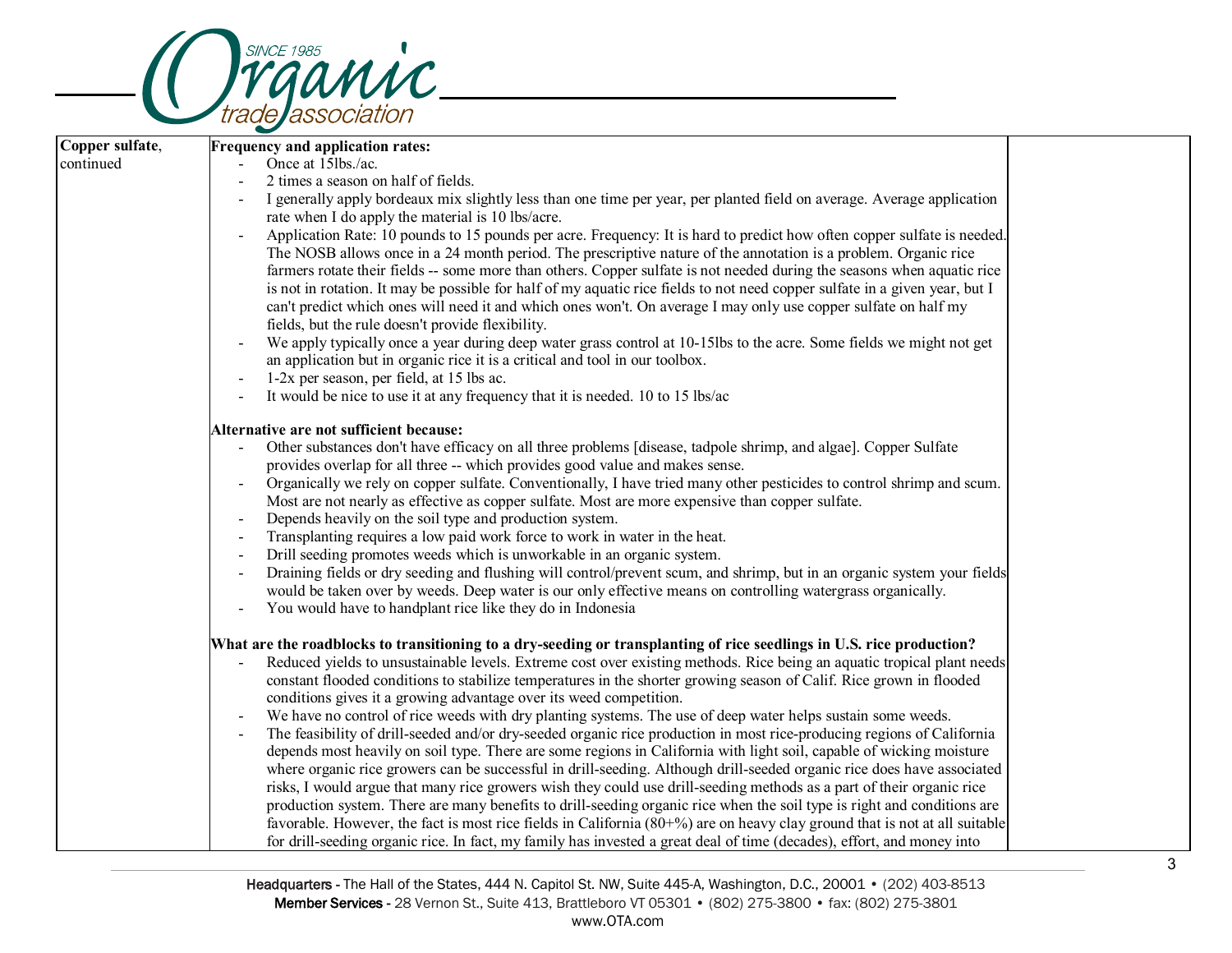

| Copper sulfate,<br>continued | developing organic drill-seeded techniques with very little success. To this point, it has been our experience that drill-<br>seeded organic rice on heavy clay ground does not work.<br>Dry seeding promotes weeds while the seedlings are established. Water seeding provides rice with a competitive<br>advantage over grass weeds. Transplanting is practiced in many rice growing regions of the world. However,<br>transplanting requires workers to work in muddy hot conditions -- not acceptable in the US. Some Asian nations have<br>mechanized transplanting equipment, but it is not practiced on large scale fields as in the US<br>Equipment and man power. there would still be chances of scum in this system as well and copper sulfate would still<br>need to be used to help fight scum<br>Costs/efficiency/yields loss/labor/weed control.<br>No one who has tried dry-seeding or transplanting in my area continues to do them, because the systems seem to have<br>$\overline{\phantom{a}}$<br>too many failures.<br>We do use copper sulfate aka: Bluestone, in California rice fields, both conventional and organic, primarily as an<br>algicide, but it will also knock down the shrimp population (they lay eggs on the rice stems and when the eggs hatch<br>the larva bore into the stems and cause damage to the plant). In higher doses Bluestone will also kill crawdads. Algae<br>is typically only a problem early in the season when the rice is just coming out of the water. If the surface algae get too<br>thick the seedlings have trouble breaking through and you could have a significant reduction in field yield.<br>Dry seeding would not impact algae development as you still have to flood the rice field. The idea behind dry seeding<br>is that you flash flood after the rice is seeded and the weeds will germinate before the rice. When the weeds germinate<br>you hose the field down with herbicide to kill the weeds before the rice emerges. That's obviously not possible in<br>organic production. Intermittent watering, which has been touted lately as a more "sustainable" method of rice<br>production is not possible in organic as the weeds would overtake the rice quickly. The only effective method of weed<br>control in organic rice production is keeping the water deeper in the early stages to flood out the weeds, then backing<br>off once the rice comes through the surface. |  |
|------------------------------|-----------------------------------------------------------------------------------------------------------------------------------------------------------------------------------------------------------------------------------------------------------------------------------------------------------------------------------------------------------------------------------------------------------------------------------------------------------------------------------------------------------------------------------------------------------------------------------------------------------------------------------------------------------------------------------------------------------------------------------------------------------------------------------------------------------------------------------------------------------------------------------------------------------------------------------------------------------------------------------------------------------------------------------------------------------------------------------------------------------------------------------------------------------------------------------------------------------------------------------------------------------------------------------------------------------------------------------------------------------------------------------------------------------------------------------------------------------------------------------------------------------------------------------------------------------------------------------------------------------------------------------------------------------------------------------------------------------------------------------------------------------------------------------------------------------------------------------------------------------------------------------------------------------------------------------------------------------------------------------------------------------------------------------------------------------------------------------------------------------------------------------------------------------------------------------------------------------------------------------------------------------------------------------------------------------------------------------------------------------------------------------------------------------------------------------------------------------------|--|
|                              | If copper sulfate was prohibited:<br>Reduced yields to unsustainable levels under our current pricing for the crop. Organic rice prices would have to<br>increase by yield reduction % in order for production to continue.<br>Eliminate 80 percent of production. May be too risky to making profit. I believe over time we would eliminate organic<br>$\overline{\phantom{a}}$<br>production.<br>My organic rice production would be impacted severely if I were unable to use copper sulfate any longer. The<br>increased level of risk in producing organic rice would be severe. Unless the price of organic rice was significantly<br>increased to offset the risk of farming organically without copper sulfate, I would likely be forced to consider moving<br>to conventional rice production even though it would not be my preference. Because I farm on heavy clay soil, there<br>essentially no other crops that I could rotate to instead of rice.<br>If copper sulfate was no longer allowed, it would become much more risky to farm organic rice. I would expect a<br>much higher failure rate due to loss of newly seeded rice stand.<br>It would directly affect product quality agronomic, and economically affect our company. It would limit our ability to<br>$\overline{\phantom{a}}$<br>grown high quality organic rice and bring high quality rice to our customers.<br>It would cause high yield losses, and in some fields, it would result in complete crop failures.<br>The risks of crop failure would increase to the point that organic rice might not be possible.                                                                                                                                                                                                                                                                                                                                                                                                                                                                                                                                                                                                                                                                                                                                                                                                                                                            |  |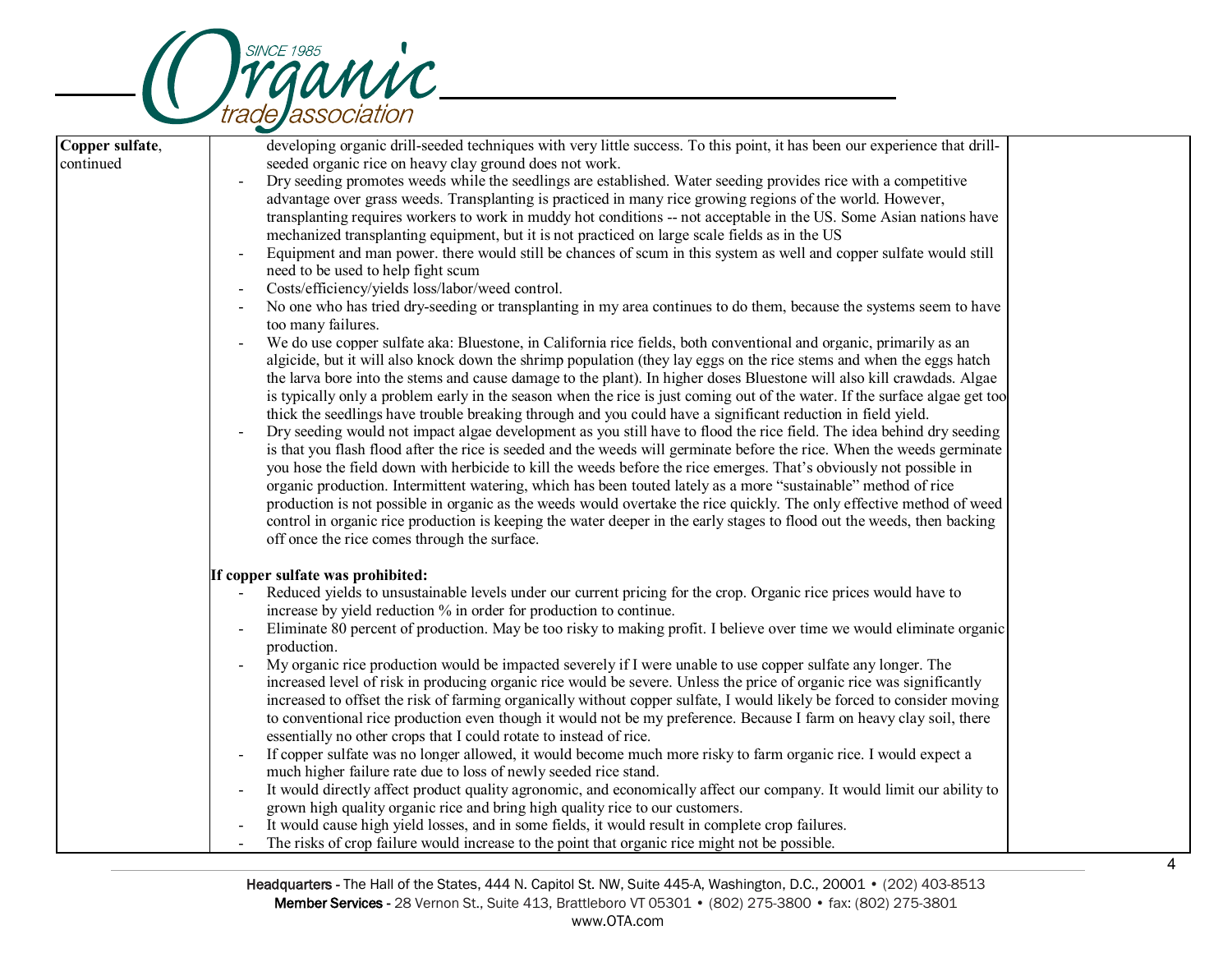

| Oxone gas an<br>irrigation system | 1 Response received from certified organic operations.                                                                                                                                                                                            | 4   |
|-----------------------------------|---------------------------------------------------------------------------------------------------------------------------------------------------------------------------------------------------------------------------------------------------|-----|
| cleaner.                          | The material is necessary because:                                                                                                                                                                                                                |     |
| $§205.601(a)(5)$ -                | Routine sanitization                                                                                                                                                                                                                              |     |
|                                   | Alternative are not sufficient because:<br>No alternative substances or practices are sufficient to eliminate need of this substance                                                                                                              |     |
|                                   |                                                                                                                                                                                                                                                   |     |
|                                   | If the material were prohibited:<br>Economic effects                                                                                                                                                                                              |     |
| Peracetic acid for use            | 6 Responses received from certified organic operations that include Peracetic Acid in their organic system plans for producing                                                                                                                    | 4.5 |
| in control fire blight            | a wide range of products including apples, pears, cherries, blueberries, wine grapes, vegetables, baby leaf salad mix, peaches,                                                                                                                   |     |
| bacteria and for<br>disinfecting  | strawberries, tomatoes, etc.                                                                                                                                                                                                                      |     |
| equipment, seed, and              | The material is necessary because:                                                                                                                                                                                                                |     |
| asexually propagated              | Used as disinfectant and fire blight control in the apples and pears orchards.<br>$\blacksquare$                                                                                                                                                  |     |
| planting material.                | Used in the formulation of hydrogen peroxide which we spray on our apple and pear trees to control fire blight.<br>$\overline{\phantom{a}}$                                                                                                       |     |
| $§205.601(a)(6)$ &                | As a disinfectant in our berries cherries and grapes to help keep disease and fungi pathogens from spreading<br>$\blacksquare$                                                                                                                    |     |
| (i)(8)                            | It helps to slow down the decay process on apples and pears by reducing microbial activity.                                                                                                                                                       |     |
|                                   | Control disease                                                                                                                                                                                                                                   |     |
|                                   | Powdery & downey mildew control                                                                                                                                                                                                                   |     |
|                                   | Sanitizer<br>$\overline{\phantom{a}}$                                                                                                                                                                                                             |     |
|                                   | Principally used as a response to an active bacterial infection.<br>$\overline{\phantom{a}}$                                                                                                                                                      |     |
|                                   | As a sanitizer of tools and equipment.                                                                                                                                                                                                            |     |
|                                   | We apply directly to apples, peaches and blueberries. Occasional use in strawberries and tomatoes. Principally used as<br>a response to an active bacterial infection. We also use it as a sanitizer of tools and equipment. Apples and peaches - |     |
|                                   | as needed. Typically less than annual use. Blueberries - we use it annually as part of a rotation related to Spotted Wing                                                                                                                         |     |
|                                   | Drosophila. Other crops - seldom, only during observed infections.                                                                                                                                                                                |     |
|                                   | Frequency / application rates:                                                                                                                                                                                                                    |     |
|                                   | We use it as the situation dictates. This could be several times a year during the growing season                                                                                                                                                 |     |
|                                   | Seldom as a post harvest treatment on the packing line.                                                                                                                                                                                           |     |
|                                   | When certain conditions arise.                                                                                                                                                                                                                    |     |
|                                   | Routinely in warmer months.                                                                                                                                                                                                                       |     |
|                                   | Routinely (as sanitizer)<br>$\overline{\phantom{a}}$                                                                                                                                                                                              |     |
|                                   | annually as part of a rotation related to Spotted Wing Drosophila                                                                                                                                                                                 |     |
|                                   | seldom, only during observed infections<br>$\overline{a}$                                                                                                                                                                                         |     |
|                                   |                                                                                                                                                                                                                                                   |     |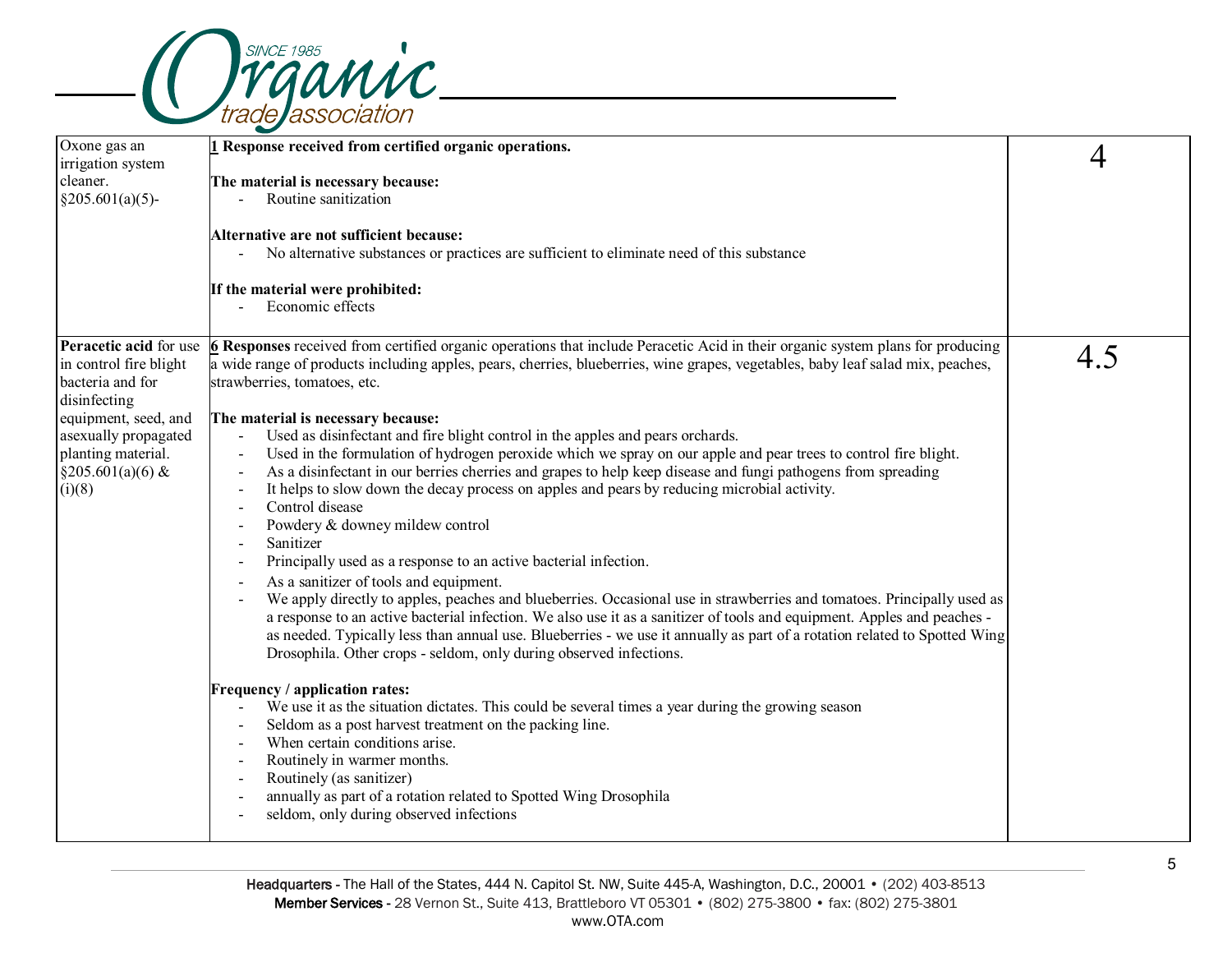

|                              | $\overline{\phantom{0}}$                                                                                                                      |     |
|------------------------------|-----------------------------------------------------------------------------------------------------------------------------------------------|-----|
| Peracetic acid,              | Alternative are not sufficient because:                                                                                                       |     |
| continued                    | Other practices will help take the pressure off of PAA, but not replace it, simply serve to aid in our control measures.                      |     |
|                              | We will look at the chlorines as a substitute for PAA as a disinfectant. We will look at a variety of other materials as                      |     |
|                              | alternatives for fire blight control, but only as part of an integrated approach to control of this disease.                                  |     |
|                              | Fire blight in apples has limited options. No other management practice would eliminate need for peracetic acid.<br>$\overline{\phantom{a}}$  |     |
|                              | Have tried Sulfur, however there are extensive label restrictions                                                                             |     |
|                              | We have used Hydrogen Peroxide, diluted, and chlorine bleach (no response regarding efficacy)                                                 |     |
|                              |                                                                                                                                               |     |
|                              | If Peracetic Acid were prohibited:                                                                                                            |     |
|                              | As a disinfectant we would have problems replacing it in certain areas. As a component of hydrogen peroxide                                   |     |
|                              | materials sprayed onto our trees to help control blight, it would create severe issues for our growing practice.                              |     |
|                              | A lot of fruit would be lost contributing to food waste by not having peracetic acid as a too, and the economic impact                        |     |
|                              | on the farm returns would be significant as well.                                                                                             |     |
|                              | Economic effects                                                                                                                              |     |
|                              | Fewer tools for controlling mildew.                                                                                                           |     |
|                              | Fewer tools for controlling fireblight. Previously, NOSB removed streptomycin. That was used as a preventative. I<br>$\overline{\phantom{a}}$ |     |
|                              | was in favor of removing, in part because we have a tool in paracetic acid to respond to fireblight. We could still use                       |     |
|                              | hydrogen peroxide, but handling hydrogen peroxide in commercial formulation (typically 35%) can be dangerous to                               |     |
|                              | people and harmful to equipment. Paracetic to my knowledge is an effective and safer substitute for Hydrogen                                  |     |
|                              | Peroxide.                                                                                                                                     |     |
| <b>EPA List 3 Inerts for</b> | No survey responses have been submitted so far.                                                                                               |     |
| use in passive               | Please also see the separate comment submitted by the Organic Trade Association on this material.                                             |     |
| pheromone dispensers.        |                                                                                                                                               |     |
| §205.601(m)(2)               |                                                                                                                                               |     |
| <b>Chlorine materials</b>    | 4 Responses received from certified organic operations that include Chlorine materials in their organic system plans for                      | 4.3 |
|                              | (Calcium hypochlorite, producing organic vegetables, lettuces, other leafy greens, row crops, etc.                                            |     |
| Chlorine dioxide,            | Please also see further comments from OTA on chlorine in our Handling Subcommittee Sunset Review comments.                                    |     |
| Hypochlorous acid,           |                                                                                                                                               |     |
| Sodium hypochlorite)         | The material is necessary because:                                                                                                            |     |
| for use as a sanitizer       | Irrigation water sanitation (chlorine dioxide)                                                                                                |     |
| and disinfectant. For        | Sanitation                                                                                                                                    |     |
| pre-harvest use,             | Prevention of spread of human pathogens<br>$\blacksquare$                                                                                     |     |
| residual chlorine levels     | To bring wash water to potable water standards<br>$\overline{a}$                                                                              |     |
| in the water in direct       |                                                                                                                                               |     |
| crop contact or as           | Frequency / application rates:                                                                                                                |     |
| water from cleaning          | Routinely                                                                                                                                     |     |
| irrigation systems           | Daily                                                                                                                                         |     |
| applied to soil must not     |                                                                                                                                               |     |
| exceed the maximum           | Alternative are not sufficient because:                                                                                                       |     |
|                              | No alternative substances or practices are sufficient to eliminate need of this substance                                                     |     |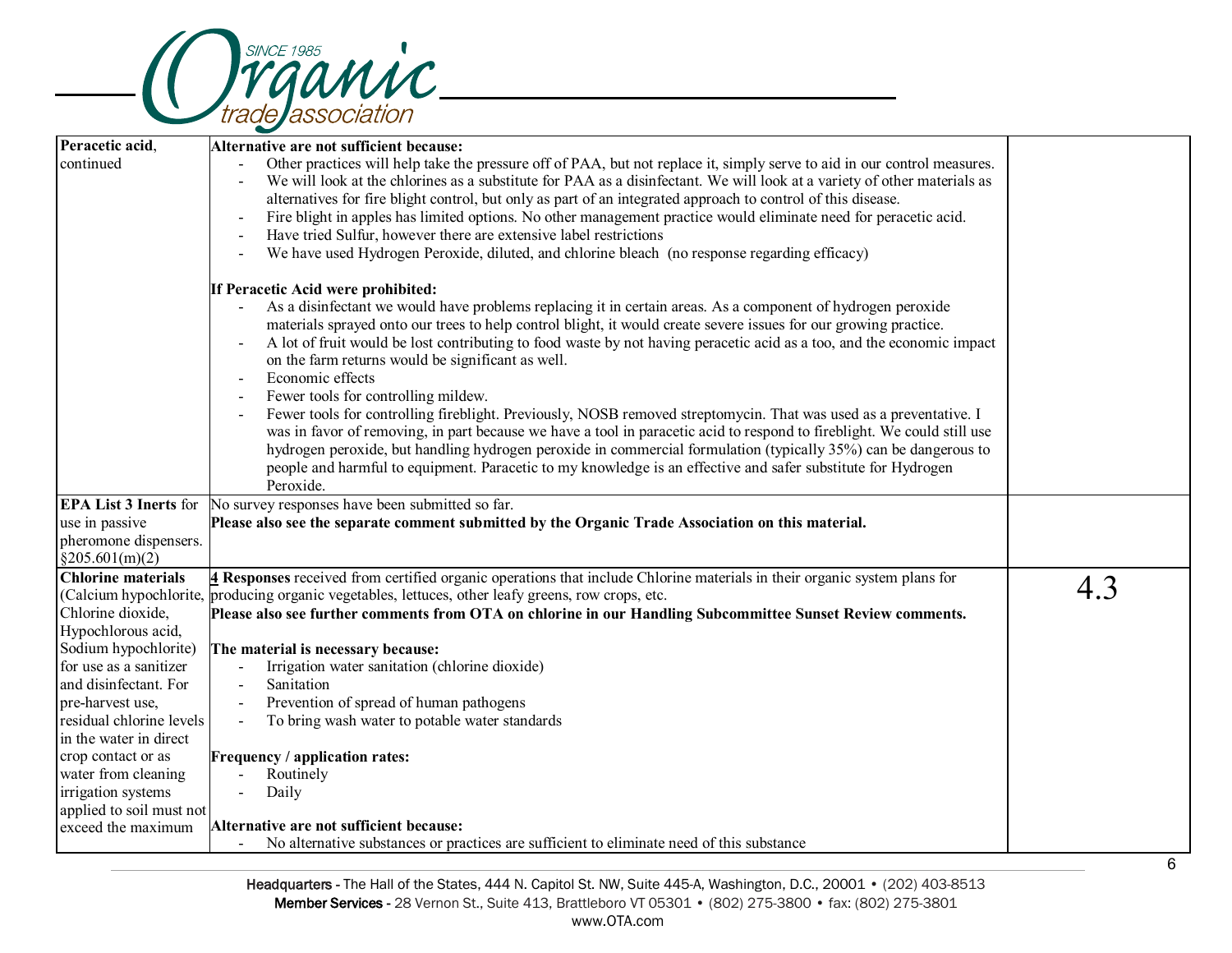

| residual disinfectant     | have looked, but not been able to find appropriate products that are readily available<br>$\overline{\phantom{a}}$ |  |
|---------------------------|--------------------------------------------------------------------------------------------------------------------|--|
| limit under the Safe      | Chemical sanitation is the our only option for cleaning our surfaces<br>$\blacksquare$                             |  |
| Drinking Water Act,       | we would have to find another way to get water to potable standard                                                 |  |
| except that chlorine      |                                                                                                                    |  |
| products may be used      | If Chlorine materials were prohibited:                                                                             |  |
| in edible sprout          | Economic effects                                                                                                   |  |
| production according      | food safety would be impacted<br>$\overline{\phantom{a}}$                                                          |  |
| to EPA label              | There would be a significantly increased risk of human pathogen spread.<br>$\overline{\phantom{a}}$                |  |
| directions.               |                                                                                                                    |  |
| $\frac{205.601(a)(2)}{2}$ |                                                                                                                    |  |
| Magnesium oxide $-$       | No survey responses have been submitted so far.                                                                    |  |
| $\frac{205.601(j)(5)}{}$  |                                                                                                                    |  |

### **§205.602 – Non-synthetic substances prohibited for use in organic crop production.**

| <b>Substance</b>            | Summary of responses                            |  |  |  |
|-----------------------------|-------------------------------------------------|--|--|--|
| $\alpha$ Calcium chloride – | No survey responses have been submitted so far. |  |  |  |
| $\S$ 205.602                |                                                 |  |  |  |
| Rotenone – $\S 205.602$     | No survey responses have been submitted so far. |  |  |  |
|                             |                                                 |  |  |  |

On behalf of our members across the supply chain and the country, the Organic Trade Association thanks the National Organic Standards Board for the opportunity to comment, and for your commitment to furthering organic agriculture.

Respectfully submitted,

Dhanna Muenda

Johanna Mirenda cc: Laura Batcha Farm Policy Director Executive Director/CEO

Organic Trade Association Organic Trade Association

7